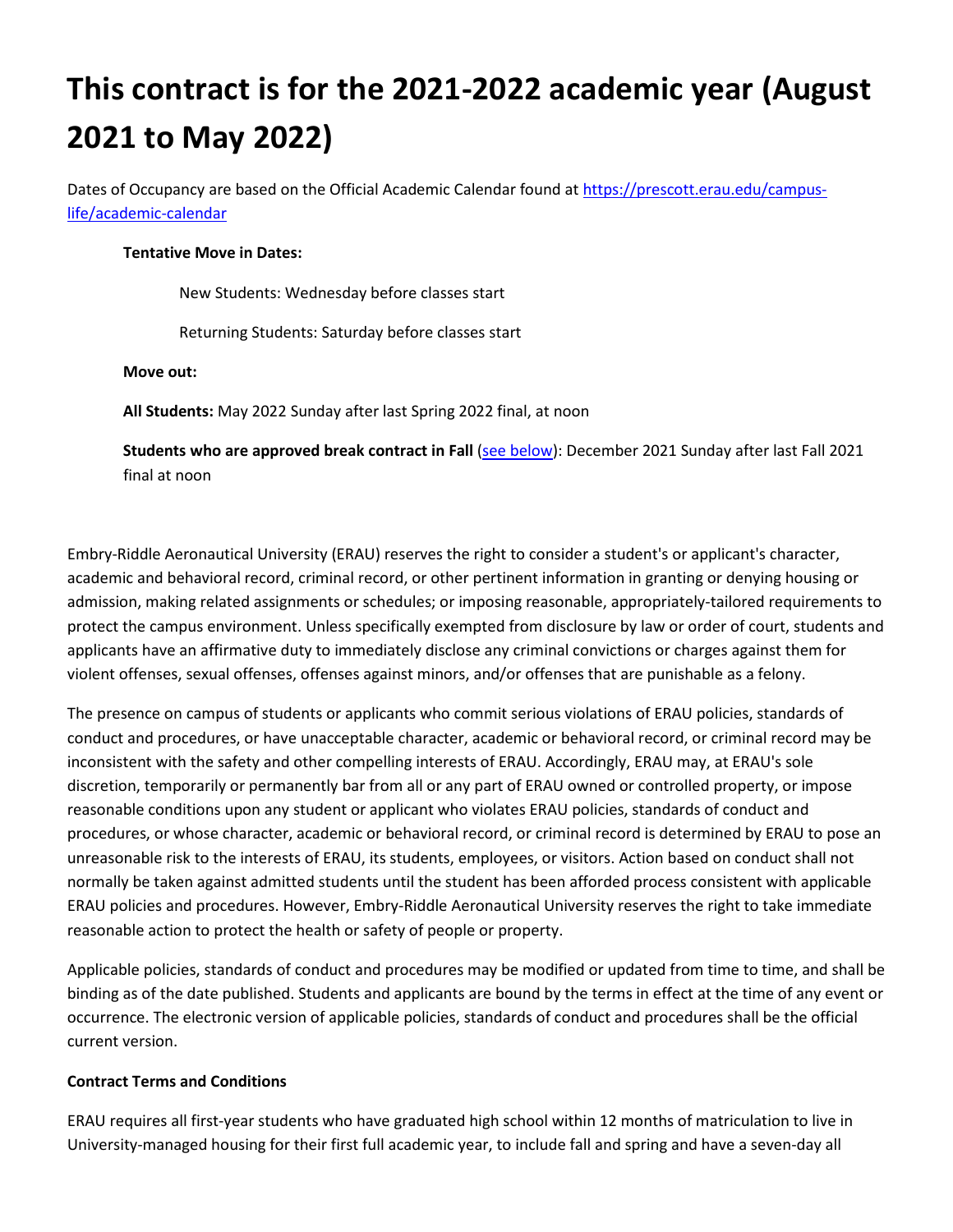access or Mega block meal plan. Housing accommodations for new students not required to live on-campus may be made available as space permits. Students who contract with HRL are obligated through this contract for the full length of the applications contract terms.

This contract is effective once the application for housing is submitted to the Department of Housing and Residence Life and is binding for the length application submitted.

### **I. Financial Obligations**

- A. Upon submitting the housing application, the student applicant becomes financially liable for housing rental fees for all terms covered in this contract. This contract is binding for the application terms identified in the housing application.
- B. All fees, charges and/or fines associated with housing occupancy are charged to the individual student's ERAU account. All financial liabilities are considered due to ERAU.
- C. Students who have submitted the housing application are obligated to the terms and conditions of the housing contract but may not check-in to ERAU-managed housing until payment and/or payment arrangements have been made with the Cashier's office at least ten days prior to start of the academic term. If payment and/or payment arrangements are not received and processed by the payment due date, the student will lose the specific housing assignment and there would be no guarantee that the specific housing assignment would be reinstated once payment and/or payment arrangements have been met. Housing spaces would be reassigned based on housing demand and availability of spaces.
- D. All applicants, including ROTC and Athletic scholarship awardees, must submit the housing deposit that will be held until the student permanently checks out of housing. Within 30 days following the student's permanent checkout, the housing deposit or portion remaining thereof (dependent on damage, lock change, extra cleaning charges, cancellation deadlines, etc.) will be credited back to the student's open ERAU account. Failure to submit deposit does NOT negate the contract and HRL may automatically charge the deposit to the student account on the first day of occupancy.
- E. Housing deposits will not be held for new students who defer their enrollment. New incoming students must cancel their contracts in writing prior to June 1 for fall contracts and December 1 for spring contracts in order to receive a full refund. Submit requests via ERNIE [here](https://webforms.erau.edu/private/housing/contract-release/prescott/index.cfm) or Departments  $\rightarrow$  Prescott Campus  $\rightarrow$  Housing  $\rightarrow$ "Apply to Break My Housing Contract". Students who cancel their contracts after these dates forfeit their deposit.
- F. Returning students (students who fill out a Returning Student application) are able to cancel their housing contract on or before April  $1<sup>st</sup>$  without any financial penalty. Returning students who cancel their housing contract between April 2<sup>nd</sup> and May 1<sup>st</sup> will be charged a \$300 cancelation fee. If returning students wish to cancel their contract on or after May  $2^{nd}$ , they must submit a request to be released from their contract online via ERNIE [here](https://webforms.erau.edu/private/housing/contract-release/prescott/index.cfm) or Departments  $\rightarrow$  Prescott Campus  $\rightarrow$  Housing  $\rightarrow$  "Apply to Break My Housing Contract" link and if approved will be assessed a \$1300 fee. Only upon written approval for release will a contract be cancelled. Please refer to the Conditions for Contract Release below for more details.
- G. New students (students who fill out a New Student application) who decide not to attend ERAU are able to cancel their housing contract on or before June  $1<sup>st</sup>$  without any financial penalty. New students cancelling their contract on or after June 2<sup>nd</sup> due to not attending ERAU forfeit their housing deposit. New students who are attending ERAU wishing to cancel their contract must submit a request to be released from their contract online via ERNIE [here](https://webforms.erau.edu/private/housing/contract-release/prescott/index.cfm) or Departments  $\rightarrow$  Prescott Campus  $\rightarrow$  Housing  $\rightarrow$  "Apply to Break My Housing Contract" and if approved will be assessed a \$1300 fee. Only upon written approval for release will a contract be cancelled. Please refer to the Conditions for Contract Release below for more details.
- H. Waitlist students (students who were informed by HRL that they are on the waitlist) are able to cancel their contract without financial penalty if they do so prior to accepting a room assignment via ERAU e-mail. Once a space becomes available, HRL will use ERAU e-mail to offer the student a space and the student has 72 hours to accept. If the student declines or fails to accept within the timeframe, their contract will automatically be cancelled and will be removed from the waitlist. If Waitlist students wish to cancel their contract after accepting a room assignment they must submit a request to be released from their contract online via ERNIE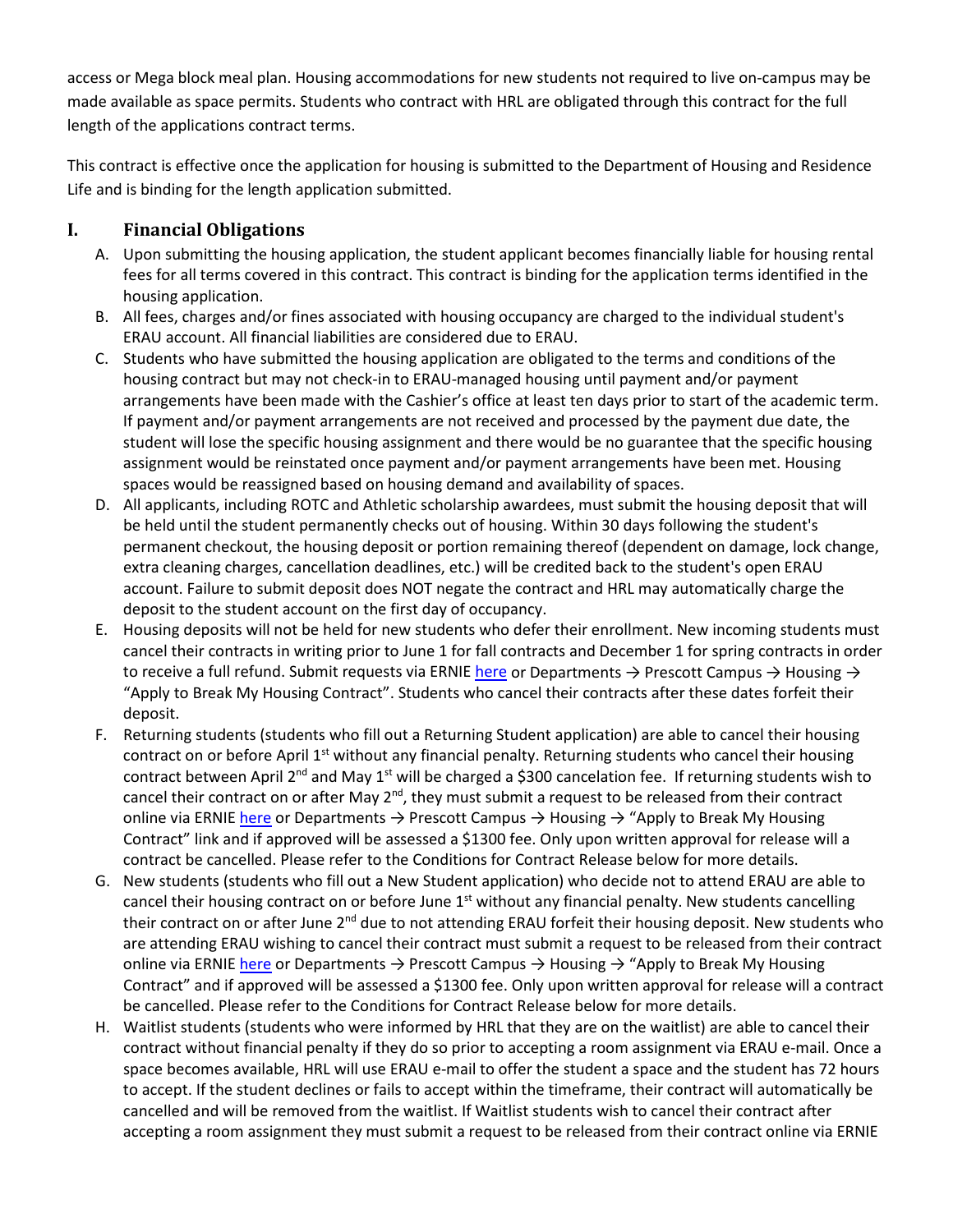[here](https://webforms.erau.edu/private/housing/contract-release/prescott/index.cfm) or Departments  $\rightarrow$  Prescott Campus  $\rightarrow$  Housing  $\rightarrow$  "Apply to Break My Housing Contract" and if approved will be assessed a \$1300 fee. Only upon written approval for release will a contract be cancelled.

- I. Students who are sanctioned to housing eviction, suspension, or dismissal through the Student Conduct Process must move out of the halls within 72 hours and will not receive any refund.
- J. Embry-Riddle will not provide refunds of tuition or fees due to suspension, modification, or cancellation of operations resulting from an act of God, strike, riot, disruption, health or safety emergency, or for any other reason beyond the control of the University.

### <span id="page-2-0"></span>**II. Contract Release Request Process**

- A. All obligations associated with this contract are binding. All requests for contract release must be made by the student in writing and must include appropriate supporting documentation. Upon receipt of the written request and supporting documentation, the Department of Housing and Residence Life will review the request and will respond in writing.
- B. The following are standard reasons for a student to be released from their housing contract:
	- a. Withdrawal from the University
	- b. Graduation
	- c. Marriage or birth/adoption/primary custody change during the contract term
	- d. Medical conditions which prevent the student from living in the residence facilities and which cannot be accommodated by the Department of Housing and Residence Life, supported in writing by the Wellness Center
	- e. Internship/Study Abroad in conjunction with Embry-Riddle Aeronautical University
- C. Students must request to be released from their contracts in writing via ERNI[E here](https://webforms.erau.edu/private/housing/contract-release/prescott/index.cfm) or Departments  $\rightarrow$ Prescott Campus  $\rightarrow$  Housing  $\rightarrow$  "Apply to Break My Housing Contract".
- D. Conditions of release must be documented and provided in conjunction with the written petition requesting release.
- E. A \$1300 fee will be assessed and charged to the student's ERAU account for all approved contract releases.
- F. All housing refunds are based on the refund policy stated in the University catalog or a daily rate, pending circumstances.

#### **III. Terms of Occupancy**

- A. ERAU is an equal opportunity institution. Housing will not be granted or denied based on gender, race, creed, color, sexual orientation, national origin or religious affiliation. Room and roommate assignments are done by matching criteria provided by the student in their housing application.
- B. This contract provides a space (not a specific room) in housing. HRL reserves the right to increase the occupancy of rooms in order to accommodate all guaranteed students. If a student has been approved and has purchased a single room and HRL needs to increase occupancy in the space, the student will have the option to be released from his/her contract without financial penalty or accept a roommate at the double room rate. Students are entitled to their assigned room until removal or relocation is deemed necessary by HRL. The Department of Housing and Residence Life reserves the right to change or cancel a student's room assignment or consolidate a room in the interest of order, health, displace maximization of residence space, disaster, or administrative reason after reasonable notice to the student. HRL reserves the right to not allow any environment to exist or persist. Any expenses associated with relocation or cancelation will be the responsibility of the student.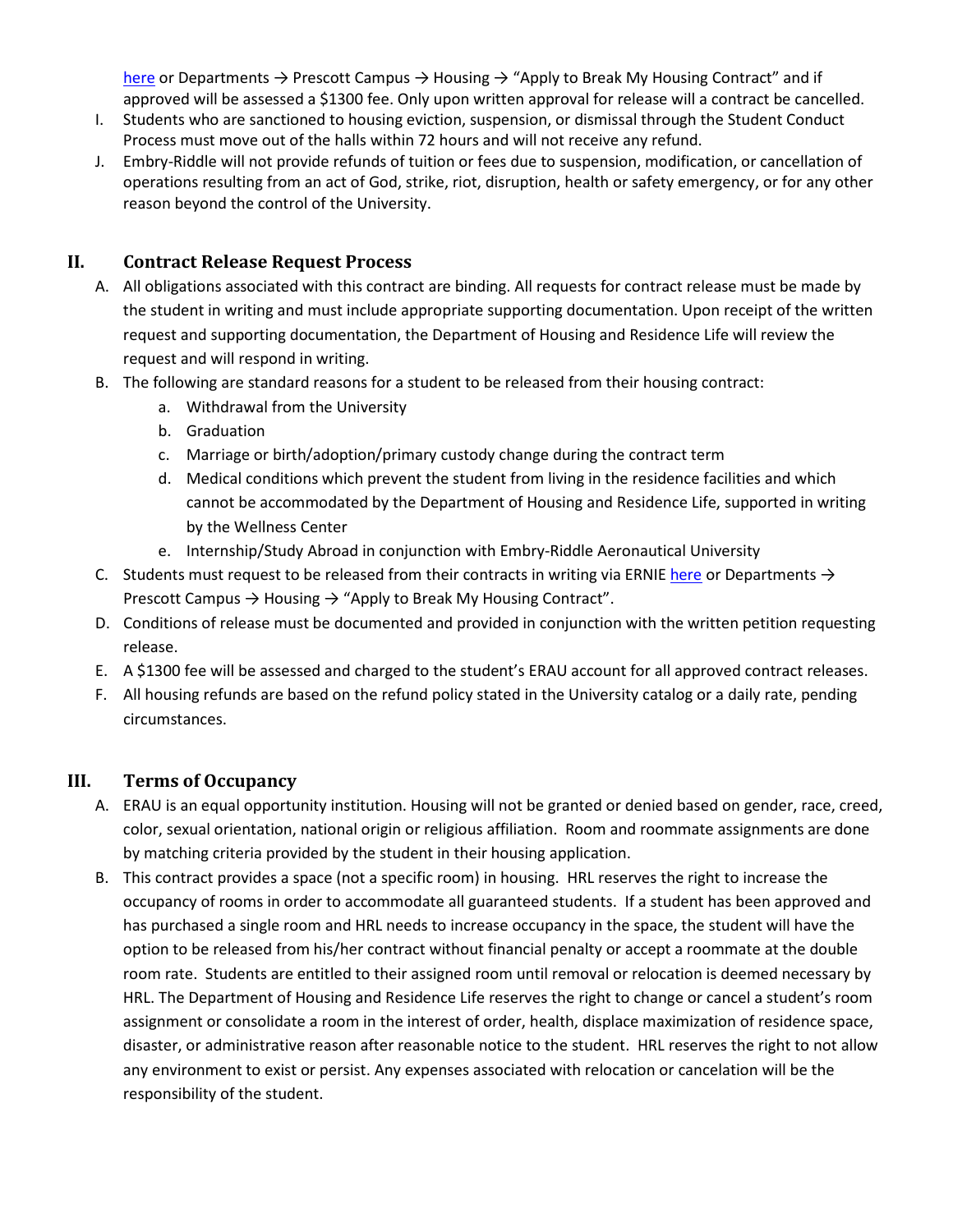- C. Contracts from new students required to live on campus must be received by July 1 in order to be included in the roommate matching process; contracts received after this date will be randomly assigned. Housing accommodations cannot be guaranteed to any student unless the student is required to reside on campus.
- D. Fees paid in accordance with this contract apply to housing occupancy within the published HRL opening and closing dates for all semesters. Unless otherwise established and published by HRL, the residence facilities are open only between the first published date of check-in and the last official day of checkout each contract period. Beyond these dates, students are responsible for securing alternative housing at the student's expense. Fees paid in accordance with this contract do not apply to occupancy beyond the contract period.
	- a. Housing extensions may be available at a cost of \$50 per night and must be requested on line at prhousing.erau.edu.
- E. In accordance with this contract, students who are confirmed and assigned to housing within HRL are entitled to all services provided, as stated in HRL publications.
	- a. On-campus housing does NOT include access to electric vehicle charging.
- F. Housing assignments are done by gender identity. Opposite gender or co-gender housing assignments are not permitted.
- G. Rooms may be occupied ONLY by students to whom they are assigned. Rooms may not be sublet to any other person(s). Room changes and building transfers may be allowed only after receipt of written approval by HRL.
- H. The student must be enrolled full time with Embry-Riddle Aeronautical University to reside in universitymanaged housing. Any exception to full time status condition must be approved by the Department of Housing and Residence Life. Students seeking an exception must do so in writing to the Director. Full time status equals 12 credit hours for undergraduates, 9 credit hours for graduate students.

#### **IV. Responsibilities**

- A. Students are responsible for knowing and observing all ERAU and HRL policies and procedures as stated in all ERAU and HRL publications including, but not limited to, the Student Handbook, housing contract, and the Standards of Conduct found on the ERAU Prescott website.
- B. Students must keep rooms clean and orderly at all times. The cleanliness of the residence facilities is the joint responsibility of the student and the University contracted cleaning service. Charges may be assessed to students who fail to adhere to reasonable standards of cleanliness.
- C. Students are responsible for the care and proper use of all furnishings and equipment in the residence facilities. Students may be charged for damage to, unauthorized use of, or alterations to furnishings or equipment provided in rooms or common areas. Students are jointly responsible for the care and proper use of lounges and other common or public areas. Vandalism or other improper care of rooms or public areas may result in fines and/or disciplinary action, including dismissal from housing without refund. In addition, students found responsible for tampering with or altering fire protection devices or systems will be subject to federal and state laws, as well as ERAU policies.
- D. To provide a positive learning environment for our residents and workspace for employees, the University prohibits pornographic materials in common areas like bathrooms, lounges, living rooms, windows, exterior floors, and all public spaces.
- E. HRL reserves the right to determine the use of all rooms, lounges, common and public areas in the residence halls and apartments. In addition, HRL reserves the right to increase occupancy levels of rooms and/or buildings.
- F. HRL reserves the right to establish additional rules or policies as necessitated by conditions or issues related to safety, care and cleanliness of facilities and for the preservation of good order.